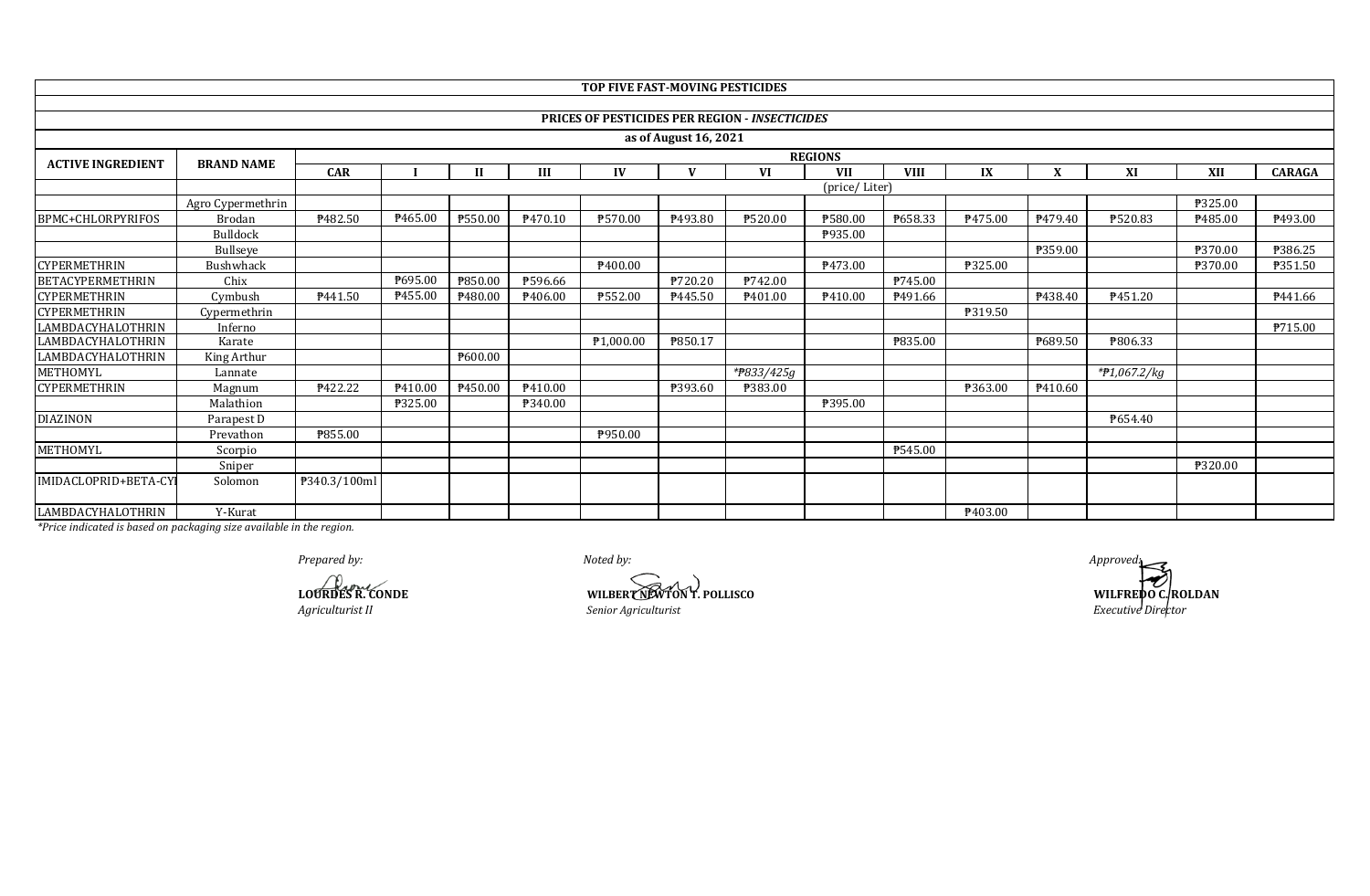|                                         |                   |                |                |          |           |           |                        | <b>PRICES OF PESTICIDES PER REGION - HERBICIDES</b> |               |                        |                        |         |         |                       |                  |  |  |
|-----------------------------------------|-------------------|----------------|----------------|----------|-----------|-----------|------------------------|-----------------------------------------------------|---------------|------------------------|------------------------|---------|---------|-----------------------|------------------|--|--|
|                                         |                   |                |                |          |           |           | as of August 16, 2021  |                                                     |               |                        |                        |         |         |                       |                  |  |  |
| <b>ACTIVE INGREDIENT</b>                | <b>BRAND NAME</b> |                | <b>REGIONS</b> |          |           |           |                        |                                                     |               |                        |                        |         |         |                       |                  |  |  |
|                                         |                   | <b>CAR</b>     |                | Н        | III       | IV        | $\mathbf{V}$           | <b>VI</b>                                           | <b>VII</b>    | <b>VIII</b>            | IX                     | X       | XI      | XII                   | <b>CARAGA</b>    |  |  |
|                                         |                   |                |                |          |           |           |                        |                                                     | (price/Liter) |                        |                        |         |         |                       |                  |  |  |
| $2,4-D$ IBE                             | 2-4D Ester        |                | ₱310.00        |          |           | ₱370.00   | ₱365.83                |                                                     | P363.00       | P403.75                |                        |         | ₱311.00 |                       | ₱280.00          |  |  |
| BUTACHLOR+PROPANIL                      | Advance           |                |                |          |           |           |                        | ₱627.00                                             |               |                        |                        |         | P619.25 |                       |                  |  |  |
|                                         | Agro Bonds        |                |                |          |           |           |                        |                                                     |               |                        |                        |         |         |                       |                  |  |  |
|                                         | Clear-out         | ₱339.40        | ₱360.00        | ₱380.00  |           |           |                        |                                                     |               |                        |                        |         | ₱336.00 | $*P1,000/gal$         |                  |  |  |
|                                         | Grader            |                |                |          |           |           |                        |                                                     |               |                        |                        |         |         | P <sub>1,050.00</sub> |                  |  |  |
| <b>GLYPHOSATE IPA</b>                   | Ground Plus       |                |                |          |           |           |                        |                                                     |               |                        | *#933/gal              | ₱296.00 | ₱296.83 | *#980/gal             | <b>\\$380.00</b> |  |  |
| 2,4-D AMINE                             | Hedonal           |                |                |          |           |           | P414.87                |                                                     |               |                        |                        |         |         |                       |                  |  |  |
| BUTACHLOR+PROPANIL                      | Hero              |                |                |          |           |           |                        |                                                     |               | P632.33                |                        |         |         |                       |                  |  |  |
|                                         | Machete           | P596.11        | ₱620.00        | ₱650.00  | ₱566.66   | ₱750.00   | P659.25                |                                                     | P689.50       | P676.75                |                        |         |         |                       | P663.12          |  |  |
| <b>GLYPHOSATE IPA</b>                   | Mower             |                |                |          |           |           |                        | P415.00                                             | P462.50       |                        |                        |         |         |                       |                  |  |  |
| <b>BISPYRIBAC SODIUM</b>                | Nominee           |                |                |          |           | P1,650.00 |                        |                                                     |               |                        |                        |         |         |                       |                  |  |  |
| <b>GLYPHOSATE IPA</b>                   | Power             |                |                |          | P350.00   |           |                        |                                                     |               |                        |                        |         |         |                       |                  |  |  |
| PYRIBENZOXIM                            | Pyanchor          |                |                |          | P1,240.00 |           |                        | *#870/500ml                                         |               |                        |                        |         |         |                       |                  |  |  |
| PYRIBENZOXIM+CYHALOF<br><b>OP BUTYL</b> | Pyanchor Ultra    |                |                |          |           |           | P <sub>1</sub> ,425.60 |                                                     |               | P <sub>1</sub> ,461.22 |                        |         |         |                       |                  |  |  |
|                                         | Roque             |                |                |          |           |           |                        |                                                     |               | P651.25                |                        | ₱583.00 |         |                       | ₱595.00          |  |  |
| <b>GLYPHOSATE IPA</b>                   | Round up          | P409.50        | ₹416.66        |          |           | P420.00   |                        |                                                     | P470.00       |                        | *P1,425/gal            | P409.20 | P436.00 | *#1,390/gal           | P477.00          |  |  |
|                                         | Save Time         | ₱340.00        | ₱345.00        | ₱350.00  |           |           |                        |                                                     |               |                        |                        |         |         |                       |                  |  |  |
|                                         | Sharp Shooter     |                |                |          | P430.00   |           |                        |                                                     |               |                        | ₱380.00                |         |         |                       | P376.00          |  |  |
| PRETILACHLOR                            | Sofit 300 EC      |                |                |          | P912.50   | ₱980.00   | ₱951.60                | ₱938.00                                             | ₱980.00       |                        |                        |         |         |                       |                  |  |  |
| <b>GLYPHOSATE IPA</b>                   | Spitfire          | <b>P339.25</b> |                | P350.00  |           |           |                        |                                                     |               |                        |                        |         |         |                       |                  |  |  |
|                                         | Square Off 480 SL |                |                |          |           |           |                        |                                                     |               |                        |                        |         |         | ₱980.00               |                  |  |  |
| <b>GLYPHOSATE IPA</b>                   | Todo Max          |                |                |          |           |           |                        |                                                     |               |                        | * <del>P</del> 868/gal | ₱295.00 |         |                       |                  |  |  |
| <b>GLYPHOSATE IPA</b>                   | Triple 8          |                |                | ₱350.000 |           |           |                        |                                                     |               |                        | ₱298.50                | P359.60 |         |                       |                  |  |  |

*Prepared by: Noted by: Approved:*

*Agriculturist II Senior Agriculturist Executive Director* **LOURDES R. CONDE**<br>Agriculturist II **WILBERT NEWTON T. POLLISCO**<br>*Senior Agriculturist* 

**WILFREDO C. ROLDAN**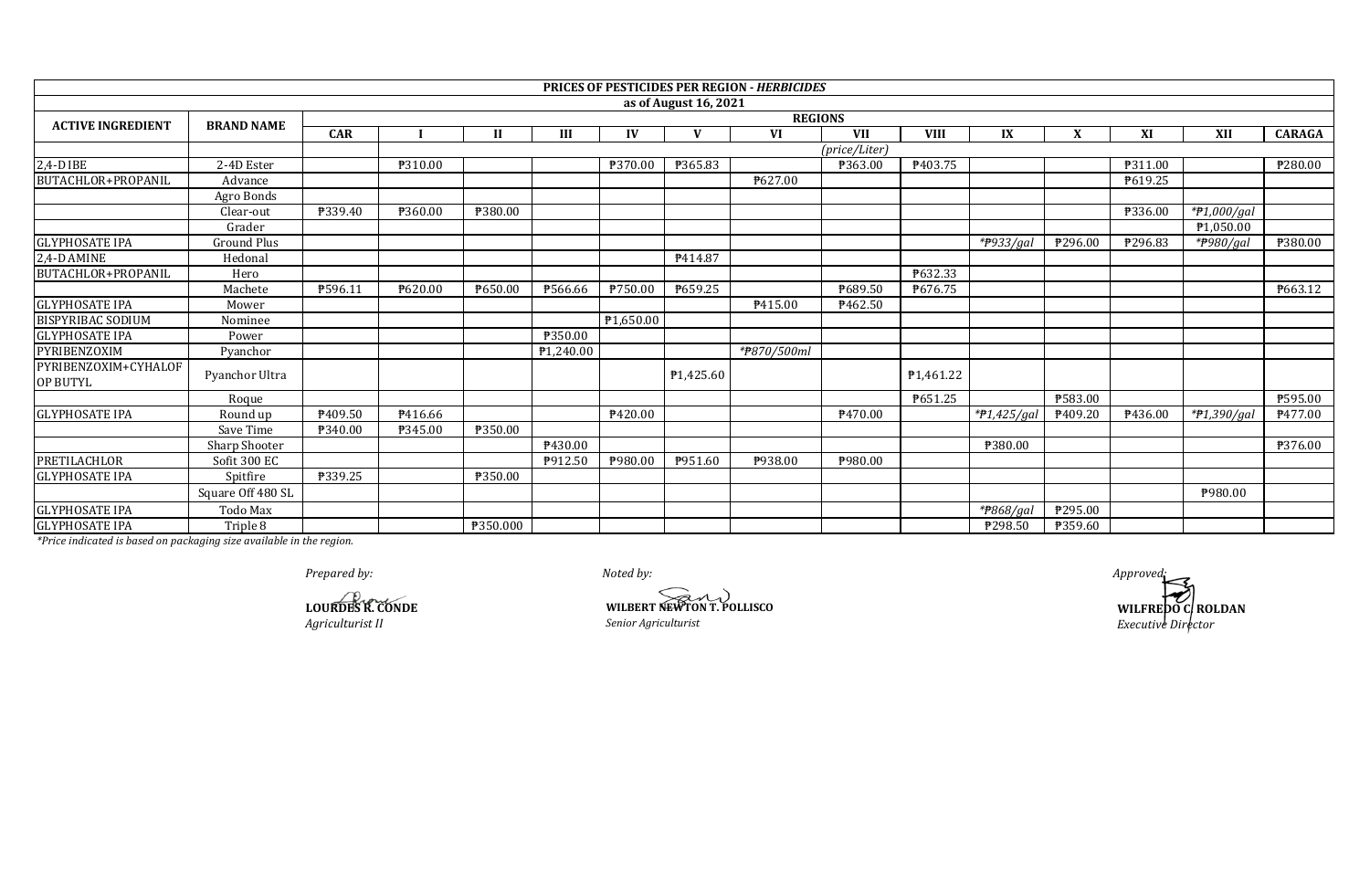|                          |                   |                |                         |                         |                |                        | <b>PRICES OF PESTICIDE PER REGION - FUNGICIDES</b> |            |                             |                     |                          |                |                        |                      |                        |  |
|--------------------------|-------------------|----------------|-------------------------|-------------------------|----------------|------------------------|----------------------------------------------------|------------|-----------------------------|---------------------|--------------------------|----------------|------------------------|----------------------|------------------------|--|
|                          |                   |                |                         |                         |                |                        | as of August 16, 2021                              |            |                             |                     |                          |                |                        |                      |                        |  |
| <b>ACTIVE INGREDIENT</b> | <b>BRAND NAME</b> |                | <b>REGIONS</b>          |                         |                |                        |                                                    |            |                             |                     |                          |                |                        |                      |                        |  |
|                          |                   | <b>CAR</b>     |                         | $\mathbf{H}$            | III            | IV                     | $\mathbf{V}$                                       | <b>VI</b>  | <b>VII</b>                  | <b>VIII</b>         | IX                       | X              | XI                     | XII                  | <b>CARAGA</b>          |  |
|                          |                   |                |                         |                         |                |                        |                                                    |            | $(\text{price}/\text{kg.})$ |                     |                          |                |                        |                      |                        |  |
|                          | Antracole         |                |                         |                         |                |                        |                                                    | ₱750.00    |                             |                     |                          | P495.00        |                        | P630.00              | P666.50                |  |
| DIFENOCONAZOLE+PROPIO    | Armure            |                | *#710/250ml *#620/250ml | *#780/250ml *#673/250ml |                |                        | *#666.6/250 ml                                     |            |                             |                     | *P746/250ml *P625/250 ml |                |                        |                      |                        |  |
| <b>BENOMYL</b>           | Benomax           |                |                         | *P180/100g              |                |                        |                                                    |            |                             |                     |                          |                |                        |                      |                        |  |
| CHLOROTHALONIL           | Daconil           |                |                         |                         |                |                        |                                                    |            |                             |                     |                          |                | P <sub>1</sub> ,007.00 | * <del>P</del> 895/L |                        |  |
| <b>MANCOZEB</b>          | Dithane           | ₱629.80        |                         | P650.00                 | <b>P550.00</b> | ₱650.00                | <b>P588.40</b>                                     | *P253/250g | P659.00                     |                     | ₱485.00                  | P555.25        | ₱565.00                | P560.00              | P532.75                |  |
| THIOPHANATE METHYL       | Fungitox          |                |                         |                         |                |                        |                                                    |            |                             |                     |                          |                | <b>P378.50</b>         |                      | P565.75                |  |
| <b>BENOMYL/ MANCOZEB</b> | Fungufree         |                |                         |                         | P475.00        |                        | ₱394.00                                            |            |                             |                     |                          |                |                        |                      |                        |  |
| <b>COPPER HYDROXIDE</b>  | Funguran          |                | P650.00                 | ₱695.00                 |                |                        | ₱708.00                                            |            |                             | P675.00             |                          | <b>P662.50</b> |                        |                      |                        |  |
| <b>COPPER HYDROXIDE</b>  | Funguran OH       | P719.60        |                         |                         | P655.00        | P970.00                |                                                    | ₱672.00    |                             |                     |                          |                |                        |                      |                        |  |
| MANCOZEB                 | Ganazeb           |                |                         |                         |                |                        |                                                    |            |                             |                     |                          |                |                        |                      | P498.00                |  |
| <b>COPPER HYDROXIDE</b>  | Kocide            |                |                         | ₱1,050.00               |                | $\overline{P1,150.00}$ |                                                    |            | $\overline{P}315$ /pack     | P970.00             | P965.00                  | P945.00        |                        |                      | P <sub>1</sub> ,011.12 |  |
|                          | Manager           | <b>P540.75</b> |                         |                         |                |                        |                                                    | ₱500.00    | P545.00                     |                     |                          |                |                        |                      |                        |  |
| <b>MANCOZEB</b>          | Mancozeb          |                |                         |                         | P356.66        |                        |                                                    |            |                             |                     | <b>P384.00</b>           |                |                        |                      |                        |  |
| <b>MANCOZEB</b>          | Manzate           |                |                         |                         |                |                        | P484.75                                            |            | ₱500.00                     |                     | ₱398.00                  | P455.00        | P <sub>464.33</sub>    |                      |                        |  |
| <b>DIFENOCONAZOLE</b>    | Montana           |                | *#950/500ml             |                         |                |                        |                                                    |            |                             |                     |                          |                |                        |                      |                        |  |
| TEBUCONAZOLE+TRIFLOXY    | Nativo            |                |                         |                         |                |                        |                                                    |            |                             | <b>\700.00</b>      |                          |                |                        |                      |                        |  |
| <b>CUPROUS OXIDE</b>     | Nordox            |                |                         |                         |                | P1,550.00              |                                                    |            | *#486/box                   |                     |                          |                |                        |                      |                        |  |
| <b>MANCOZEB</b>          | Redeem            |                |                         |                         |                |                        |                                                    |            |                             | P <sub>400.00</sub> |                          |                |                        |                      |                        |  |
| DIFENOCONAZOLE           | Score             |                |                         |                         |                |                        |                                                    |            |                             |                     |                          |                |                        | *#660/250ml          |                        |  |
|                          | Tango             |                |                         |                         |                | P <sub>1,800.00</sub>  |                                                    |            |                             |                     |                          |                |                        |                      |                        |  |
| THIOPHANATE METHYL       | Topsin            |                |                         |                         |                |                        |                                                    | ₱300.00    |                             |                     |                          |                | ₱702.20                |                      |                        |  |
| MANCOZEB                 | Torogi Blue       | ₱587.50        |                         |                         |                |                        |                                                    |            |                             |                     |                          |                |                        |                      |                        |  |
| MANCOZEB                 | Wallop            |                |                         |                         |                |                        |                                                    |            |                             |                     |                          |                |                        | ₱380.00              |                        |  |

*Prepared by: Noted by: Approved:*

*Agriculturist II Senior Agriculturist Executive Director* **LOURDES R. CONDE**<br> *LOURDES R. CONDE*<br> *Agriculturist II Senior Agriculturist* 

**WILFREDO C. ROLDAN**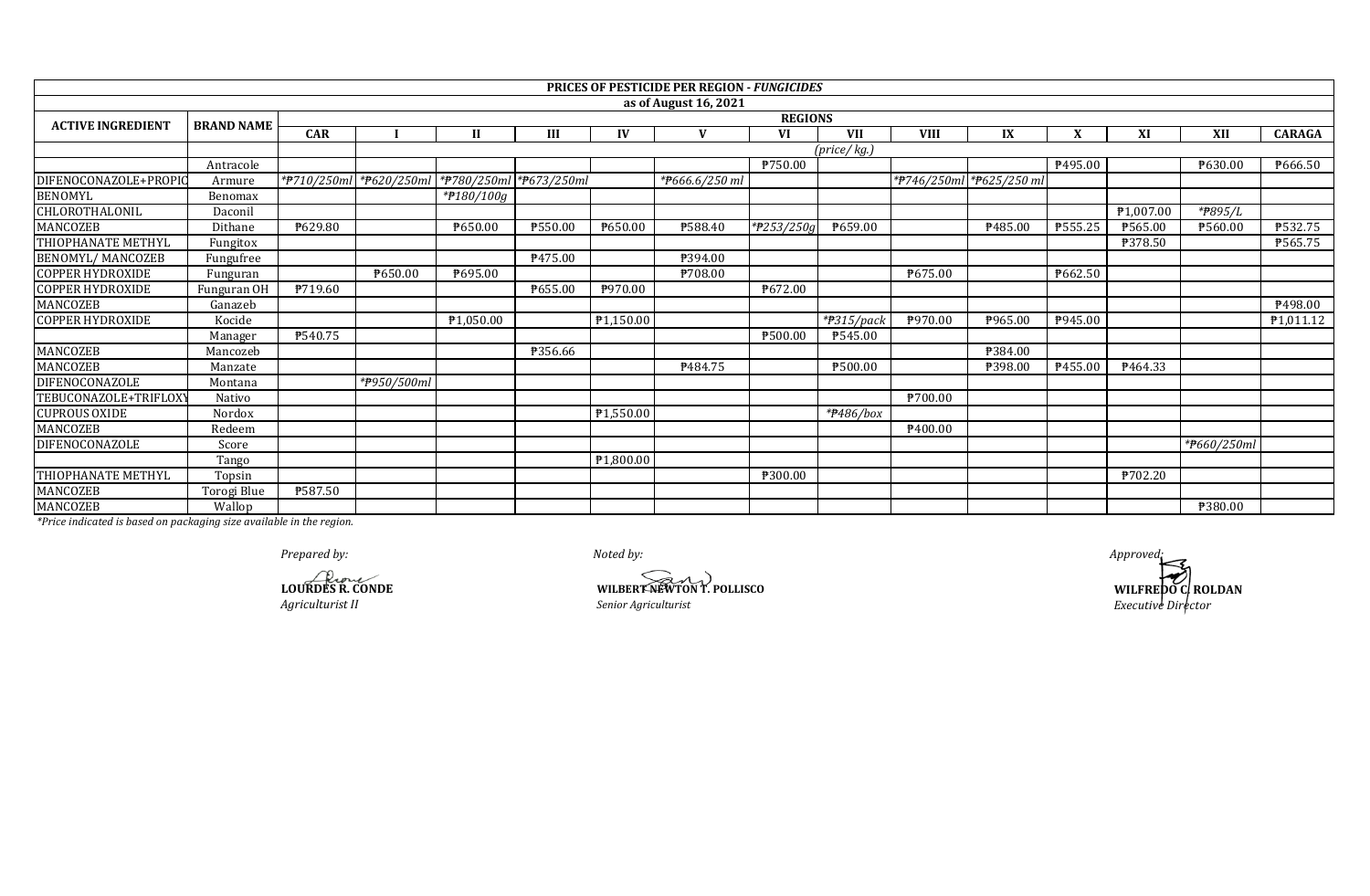|                                                              |                   |                |                       |               |              |                         | <b>PRICES OF PESTICIDE PER REGION - MOLLUSCICIDES</b> |                            |                      |                               |                |                        |             |                         |               |
|--------------------------------------------------------------|-------------------|----------------|-----------------------|---------------|--------------|-------------------------|-------------------------------------------------------|----------------------------|----------------------|-------------------------------|----------------|------------------------|-------------|-------------------------|---------------|
|                                                              |                   |                |                       |               |              |                         | as of August 16, 2021                                 |                            |                      |                               |                |                        |             |                         |               |
| <b>ACTIVE INGREDIENTS</b>                                    | <b>BRAND NAME</b> | <b>REGIONS</b> |                       |               |              |                         |                                                       |                            |                      |                               |                |                        |             |                         |               |
|                                                              |                   | CAR            |                       |               | Ш            | $\mathbf{I} \mathbf{V}$ |                                                       | VI                         | <b>VII</b>           | <b>VIII</b>                   | IX             |                        | XI          | XII                     | <b>CARAGA</b> |
|                                                              |                   |                |                       |               |              |                         |                                                       |                            | (price/kg.)          |                               |                |                        |             |                         |               |
| NICLOSAMIDE & NICLOSAMIDE<br><b>ETHANOLAMINE SALT</b>        | Bayluscide        |                | * <del>P</del> 85/35g | *#1,240/L     | *#1,081.25/L | *#1,230/L               | $*P1,111.8/L$                                         |                            | $*$ P115/35g         |                               | *#1,058.33/L   | $*P1,105/L$            | *#1014.75/L | *P550.00/L              | *#1,136.25/L  |
| <b>METALDEHYDE</b>                                           | Bayonet           | ₱286.17        |                       |               | ₱290.00      | ₱300.00                 | P290.67                                               | ₱271.00                    |                      | ₱303.75                       | ₱257.50        | ₱294.33                |             | ₱280.00                 | ₱320.00       |
|                                                              | Cimarron          |                |                       |               |              |                         |                                                       | P908.00                    | *#100/35g            | *#890/350g                    |                | ₱765.00                |             |                         |               |
| NICLOSAMIDE & NICLOSAMIDE<br>ETHANOLAMINE SALT               | Hit               | *#88.5/35g     | * <del>P</del> 95/35g | P880.00       | P820.00      | *P900/350g              | *#899/350g                                            |                            |                      |                               |                |                        |             |                         |               |
| NICLOSAMIDE ETHANOLAMINE SALT                                | Laser             |                |                       | ₱850.00       |              |                         |                                                       |                            |                      |                               |                |                        |             |                         |               |
| NICLOSAMIDE ETHANOLAMINE SALT                                | Maskada           |                |                       |               |              |                         |                                                       |                            |                      |                               |                |                        |             |                         | P941.50       |
|                                                              | Maso              |                |                       |               |              |                         |                                                       | *#943/box**                |                      |                               |                |                        |             |                         |               |
| METALDEHYDE, NICLOSAMIDE, &<br>NICLOSAMIDE ETHANOLAMINE SALT | Moluxide          |                |                       |               |              |                         |                                                       |                            |                      |                               |                |                        | P861.67     |                         |               |
| NICLOSAMIDE ETHANOLAMINE SALT                                | Niclomax          |                |                       |               | ₱750.00      | *P830/L                 | *#848.5/350g                                          |                            |                      |                               |                |                        |             |                         |               |
|                                                              | Niclos M          |                |                       |               |              |                         |                                                       |                            | $*$ <b>P</b> 125/35g | * <del>P</del> 933/350g       |                |                        |             |                         |               |
|                                                              | Padan             |                |                       |               |              |                         |                                                       |                            |                      |                               |                |                        | $*P1,115/L$ |                         |               |
| NICLOSAMIDE & NICLOSAMIDE<br>ETHANOLAMINE SALT               | Parakuhol         |                |                       |               |              |                         |                                                       |                            |                      |                               | *#725/350g     | *#951.0/L              | *P591/L     | $*$ <sup>270</sup> /35q |               |
| NICLOSAMIDE ETHANOLAMINE SALT                                | Shatter           |                |                       |               |              |                         |                                                       |                            |                      | *#127/35g *#1,014.55/box      |                |                        |             |                         | *P1160.5/350g |
|                                                              | Snailgun/kg       |                |                       |               |              |                         |                                                       |                            |                      |                               |                |                        |             |                         |               |
|                                                              | Snailmate         |                |                       |               |              | * $7850/350g$           |                                                       |                            |                      |                               |                |                        |             |                         |               |
| METALDEHYDE, NICLOSAMIDE, &<br>NICLOSAMIDE ETHANOLAMINE SALT | Snailkill         | P241.11        | P245.00               |               |              |                         |                                                       |                            |                      |                               | P249.33        |                        |             |                         |               |
| NICLOSAMIDE ETHANOLAMINE SALT                                | Surekill          | *#103/35g      | *#107.5/35g           | *#1,020/box** |              |                         | *P1,049.4/350g                                        | $*$ <del>P</del> 968/box** |                      | * $7135/35g$ * $71,152.5/box$ |                | $*$ <i>P1067.5/box</i> | ₱815.60     | *#950/350g              | *#1,071.8/box |
| NICLOSAMIDE ETHANOLAMINE SALT                                | Tagluscide        |                |                       | *#800/350g**  |              |                         |                                                       |                            |                      |                               | *#872.5/350g** |                        |             |                         |               |
| METALDEHYDE                                                  | Thump             |                |                       |               | P270.00      |                         |                                                       | ₱225.00                    |                      |                               |                |                        |             | P285.00                 |               |

\*\*10 sachets/box of 35g

Prepared by:

LOURDES R. CONDE Agriculturist II

Noted by:

WILBERT NEWTON T. POLLISCO Senior Agriculturist